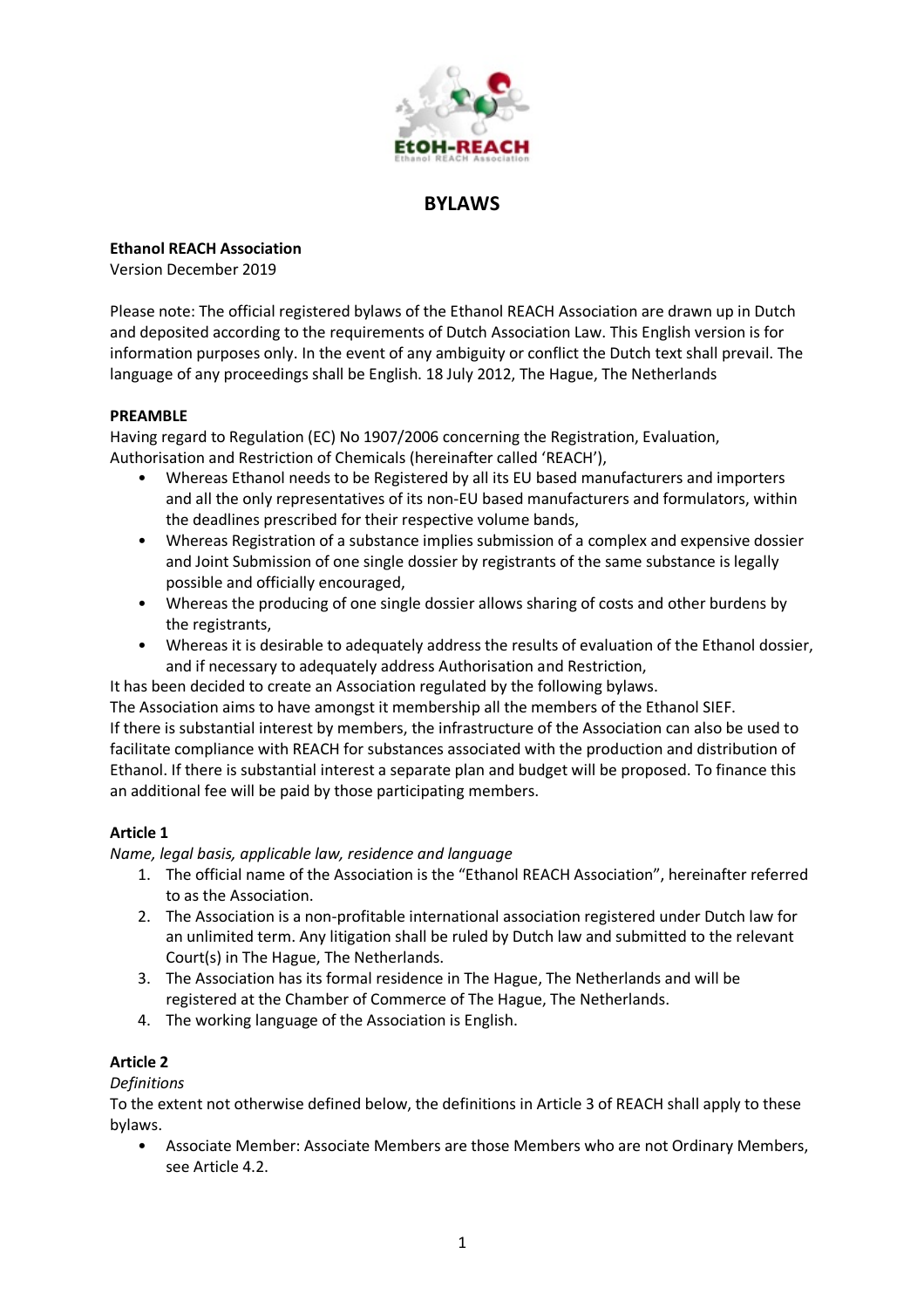

- Associated Substance: Substance other than Ethanol and derived from Ethanol production or used in its distribution for which, if there is sufficient interest within the membership, and following a decision of the Executive Committee, the infrastructure of the Association can also be used to facilitate compliance with REACH.
- Chemical Safety Report: For substances in the tonnage category >10 tons per year a chemical safety report has to be submitted in addition to the technical dossier. The chemical safety report contains the following information:
	- o Overview of risk management measures
	- o Explanations about the implementation of risk management measures
	- o Explanations about communication of risk management measures
	- o Identity and physical and chemical properties of the substance
	- o Manufacturing and uses
	- o Classification and labelling
	- $\circ$  Movement and fate in the environment
	- o Human health risk assessment
	- o Human health risk assessment based on physical and chemical properties
	- o Environmental risk assessment
	- o PBT- and vPvB assessment
	- o Exposure assessment
	- o Risk characterisation
- Cumulative voting weight: The total of all the Ordinary Members' votes.
- Dossier information: Studies, and summaries of studies, test data and other information relevant to the content of the registration dossiers made available to the Association by Members without limitations imposed by confidentiality commitments or generated, determined or acquired by the Association.
- Executive Committee: The Executive Committee governs and represents the Association and is responsible for the daily management of the Association.
- Founding Fathers: The companies that have founded the Association and provided it with its starting capital.
- General Assembly: Meeting of all Members to be held at least once per year.
- Initial Period: The period between the founding of the Association and 30 November 2010, being the latest date by which Ethanol will need to be registered by producers and/or importers of 1000 tonnes per year or more.
- Lead Company: A Member registering to the European Chemicals Agency (ECHA) for Ethanol or possibly an associated substance as the start of a joint submission by Members. Regarding this registration the Lead Company acts within the decisions of the Executive Committee.
- Letter of Access: Ordinary members will be provided with a Letter of Access to allow them to register Ethanol as soon as the registration by the Lead Company is finalised. If an applicant for membership exists of multiple legal entities, all these legal entities have to become separate Ordinary Members of the Association to get this Letter of Access without which it is not allowed to register.
- Only Representative: A natural or legal person appointed in the Community by mutual agreement by a non-EU manufacturer or formulator to fulfil the obligations of importers under REACH as defined in Art.8.1 of REACH
- Ordinary Member: Ordinary Members are or have the intention to be EU-based manufacturers and importers of Ethanol, and non-EU-based manufacturers of Ethanol and formulators of preparations containing Ethanol intending to register Ethanol either by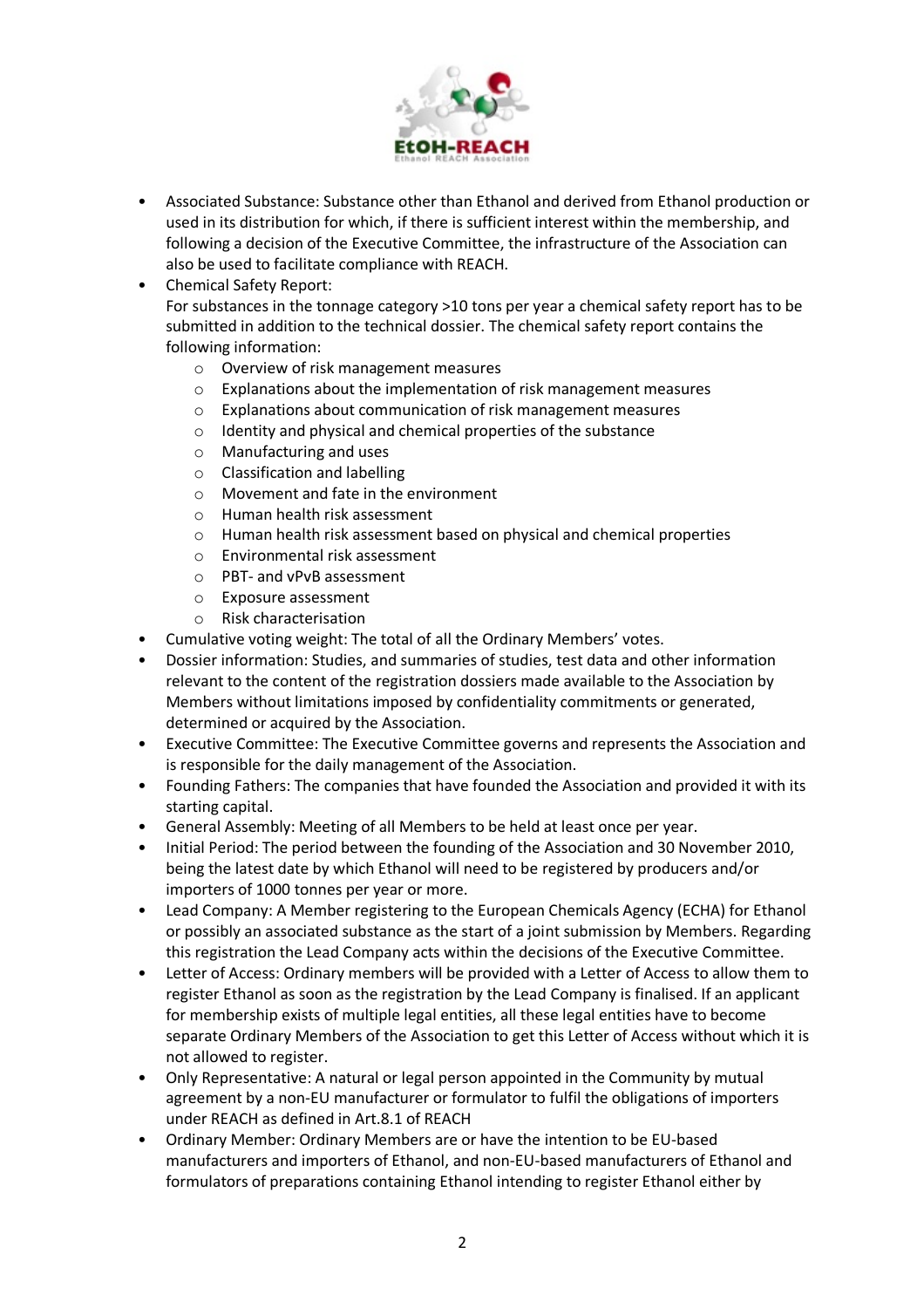

themselves or through a Third Party Representative or an Only Representative. See Article 4.3.

- Safety Data Sheet: A safety data sheet for hazardous (and under certain circumstances also for nonhazardous) substances and preparations has to be provided under REACH. In addition a safety data sheet has to be provided for substances fulfilling the PBT and vPvB criteria and for certain other substances. The safety data sheet also must comprise information from the chemical safety report (exposure scenarios).
- Secretariat: Specialised service provider taking care of the daily operational,
- organisational and administrative tasks. It is the first entry point for inbound
- communication under the direct authority and responsibility of the Executive Committee.
- SIEF: Substance Information Exchange Forum as defined in Art. 29 REACH.
- Steering Group: Advisory body of the Association reflecting the interests of the
- Membership, appointed by the Executive Committee.
- Task Force: Appointed by the Executive Committee to address specific subjects such as
- toxicological dossiers, risk assessments, exposure scenarios, associated substances etc.
- Technical dossier: For all substances to be registered a technical dossier has to be submitted consisting of the following information:
	- o Identity of the responsible registrants.
	- o Identity of the substance.
	- o Information about the manufacturing and all uses of the substance.
	- o Classification and labelling of the substance.
	- o Guidelines for the safe use of the substance.
	- o Study summaries of tests carried out.
	- o Robust study summaries of tests carried out.
	- $\circ$  Information regarding which of the above-mentioned points has been vetted by a
	- o qualified evaluator.
	- o Test recommendations, in the case tests are required according to Annexes IX and/or X of REACH.
- Third Party Representative: A natural or legal person in the Community appointed by mutual agreement by a European formulator or manufacturer to represent this formulator or manufacturer with regard to its obligations under REACH as defined in Art. 4 of REACH.
- Voting weight: The number of votes of each Ordinary Member which depends on the tonnage band of the Member's registration of Ethanol.

### **Article 3**

### *Purpose and Activities*

### **3.1 Purpose**

The purpose of the Association is to facilitate the compliance with the registration requirements of the REACH regulation with respect to the production, importation and distribution of Ethanol, and if there is substantial interest by members, also with respect to substances associated to Ethanol.

### **3.2 Ethanol**

- 1. With regard to Ethanol the Association undertakes in particular:
	- a. Development of a Technical Dossier for Ethanol as intended in Art. 10a of
	- b. REACH fulfilling the requirements for the highest tonnage band including the
	- c. collection of the necessary existing data and robust summaries of studies and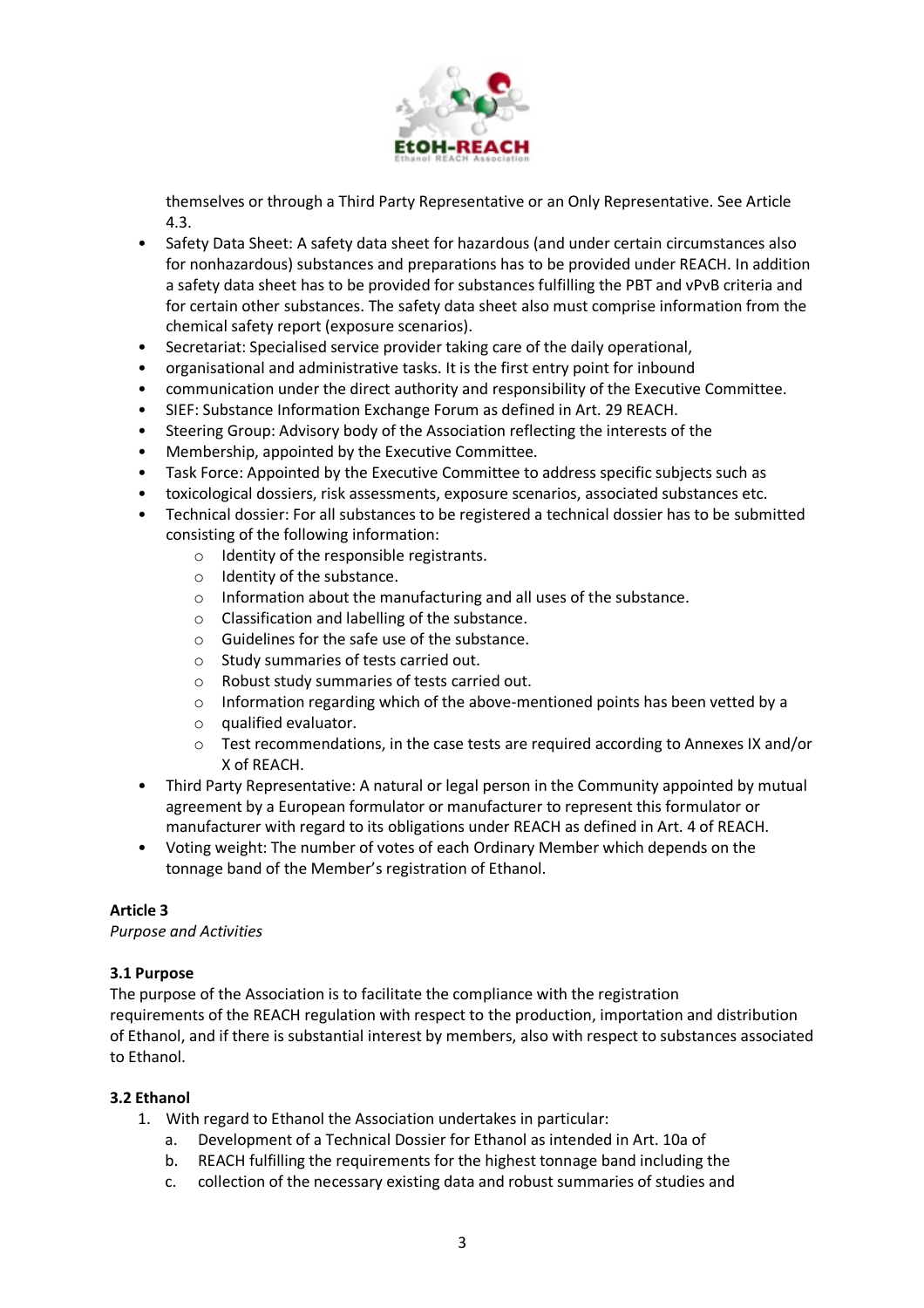

- d. performing additional studies where necessary.
- e. Joint submission of the parts of the Technical Dossier for Ethanol through a Lead Company as intended under Art.11.1 of REACH.
- f. Preparation of a Chemical Safety Report as intended under Art 10.b REACH and Guidance on Safe Use for Use and Exposure Categories and intended uses not covered by these categories, such that it covers most of the common uses of Ethanol, including the collection of the necessary existing data and robust summaries of studies and performing additional studies where necessary.
- g. Exercising the rights to all Dossier Information and self-performed studies related to Ethanol and the rights to the aggregated Chemical Safety Reports developed for various uses of Ethanol.
- 2. The Technical Dossier and Chemical Safety Report covering most uses for Ethanol above will be ready for joint submission and use by the Ordinary Members no later than three months before the last possible date for submission of substances marketed in quantities of greater than 1000 tonnes per annum.
- 3. The Association will adequately address the results of the evaluation of the Ethanol dossier pursuant to Title VI, Chapter 1 of REACH, and, if necessary, of Authorisation and Restriction.

### **3.3 Associated substances**

The Executive Committee may decide that the Association will prepare a Technical Dossier and Chemical Safety Reports of substances associated with Ethanol, or that the Association will help to facilitate in their preparation.

### **Article 4**

*Membership*

## **4.1 Eligibility**

- 1. The following are eligible to be members of the Association:
	- a. EU-based manufacturers and importers of Ethanol and their Third Party Representatives,
	- b. Non-EU-based manufacturers of Ethanol and formulators of preparations containing Ethanol and their Only Representatives,
	- c. Downstream users of Ethanol,
	- d. All others that are entitled to be members of the SIEF for Ethanol,
	- e. Trade federations representing groups of companies or individuals that are themselves entitled to membership.
- 2. In addition the Executive Committee may, by unanimous decision, allow membership to legal or natural persons not comprised in the above and for these members determine the appropriate membership category and fee.
- 3. All individual manufacturers and/or importers that wish to Register Ethanol must separately become a Member of the Association either directly or indirectly through a Third Party Representative or an Only Representative.

### **4.2 Membership categories**

- 1. The Association is made up of Ordinary Members and Associate Members.
- 2. Ordinary Members are or have the intention to be EU-based manufacturers and importers of Ethanol and Non-EU-based manufacturers of Ethanol and formulators of preparations containing Ethanol and Third Party Representatives and Only Representatives intending to Register Ethanol under REACH.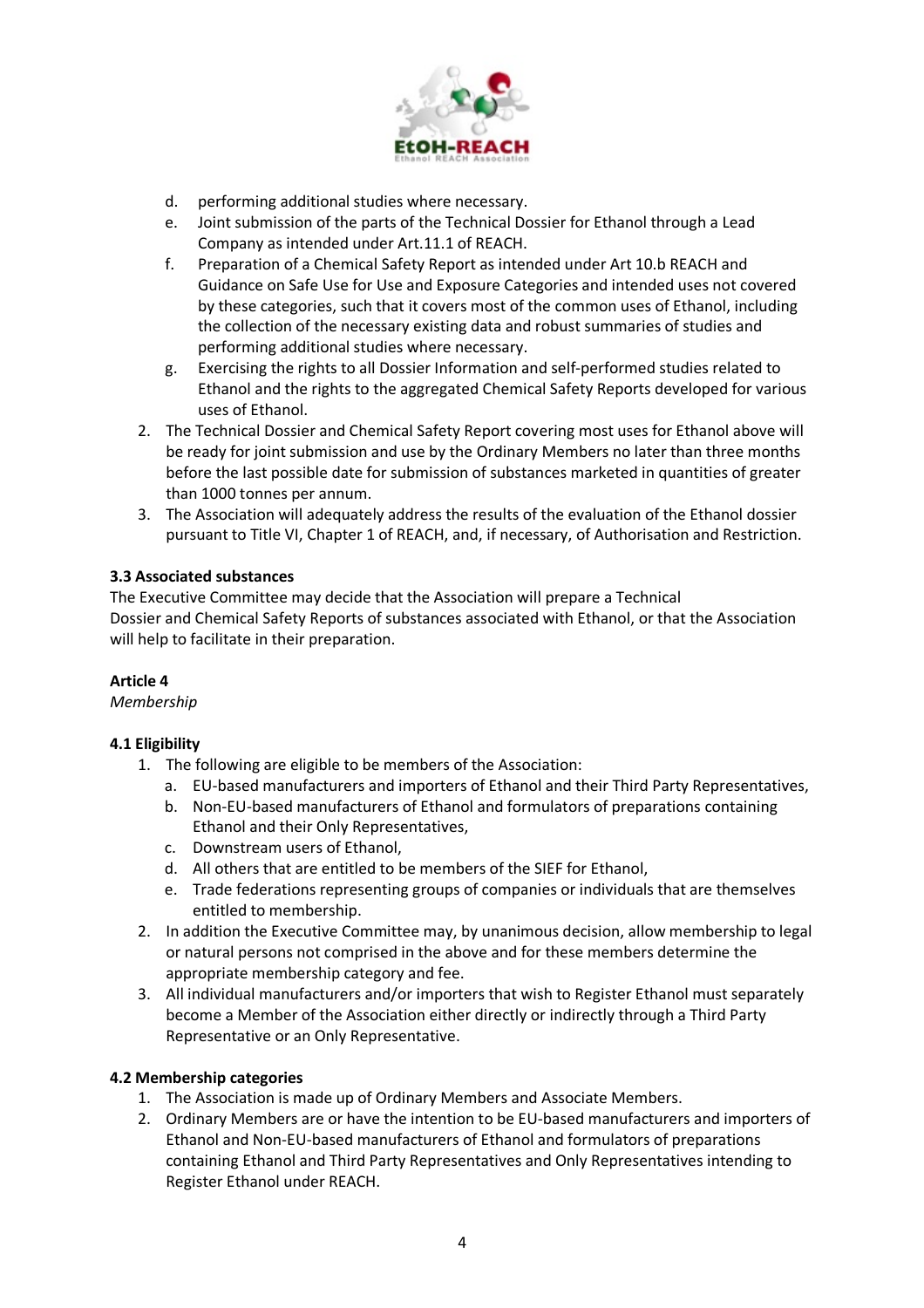

- 3. Within the category of Ordinary Members a distinction is made between:
- 1. Large Ordinary Members intending to Register Ethanol in the tonnage band greater than 1000 metric tonnes per annum;
- 2. Small Ordinary Members intending to Register Ethanol in the tonnage band above 100 and up to 1000 metric tonnes per annum; and
- 3. Micro Ordinary Members intending to Register Ethanol in the tonnage band from 0 to 100 metric tonnes per annum. Only Representatives and Third Party Representatives will provide the Association with an up-to-date list of all the manufacturers and/or importers that they represent for the purposes of REACH Registration. Third Party Representatives and Only Representatives will

pay a membership fee for each manufacturer and/or importer that they represent in accordance with their respective tonnage band.

- 4. The Executive Committee will require proof of the correctness of the number of manufacturers and/or importers that the Third Party Representatives and Only Representatives represent and whether they are Large, Small or Micro Ordinary Member, to be updated annually.
- 5. Associate Members are those Members who are not Ordinary Members. Within the category of Associate Members a distinction is made between:
	- a. Non-Registration Members: Manufacturers and importers of Ethanol who are not subject to a registration requirement for Ethanol.
	- b. SIEF Members: Any natural or legal person not falling into one of the membership categories above who is entitled to be a member of the SIEF for Ethanol.
	- c. Trade Federation Members: Trade associations or Federations of companies or natural persons engaged in a professional way with Ethanol.
	- d. Other Associate Members: Natural or legal persons engaged in a professional way with Ethanol and REACH not falling into the categories mentioned in Article 4.4 on Admission.

## **4.3 Admission**

- 1. Obtaining Membership of the Association requires a written application to the secretariat. Upon receipt of the application, the secretariat will send a message confirming its receipt, which officially marks the start of the application process.
- 2. The applicant will declare that it agrees to comply with the bylaws and its membership obligations.
- 3. The Secretariat will propose acceptance of the applicant to the Executive Committee, which will take a decision within two months after this proposal. Membership will become effective after the express acceptance of the Executive Committee and the receipt of the first Membership Fee. The new member will then be given full access to the data and services of the Association with respect to its membership category.

### **4.4 Refusal of membership**

- 1. The applicant for membership waives all legal rights on privacy and secrecy regarding the information provided to the Association during the application procedure.
- 2. In the case of a refusal of membership, the applicant will receive the decision by letter. Refused applicants can object to the refusal by registered letter within two weeks providing additional information and explanation. It can request a personal hearing by the Executive Committee. The cost of the hearing will be borne by the applicant.
- 3. The Executive Committee may offer a potential registrant of Ethanol that is refused membership a letter of access to the joint submission of the whole or a part of the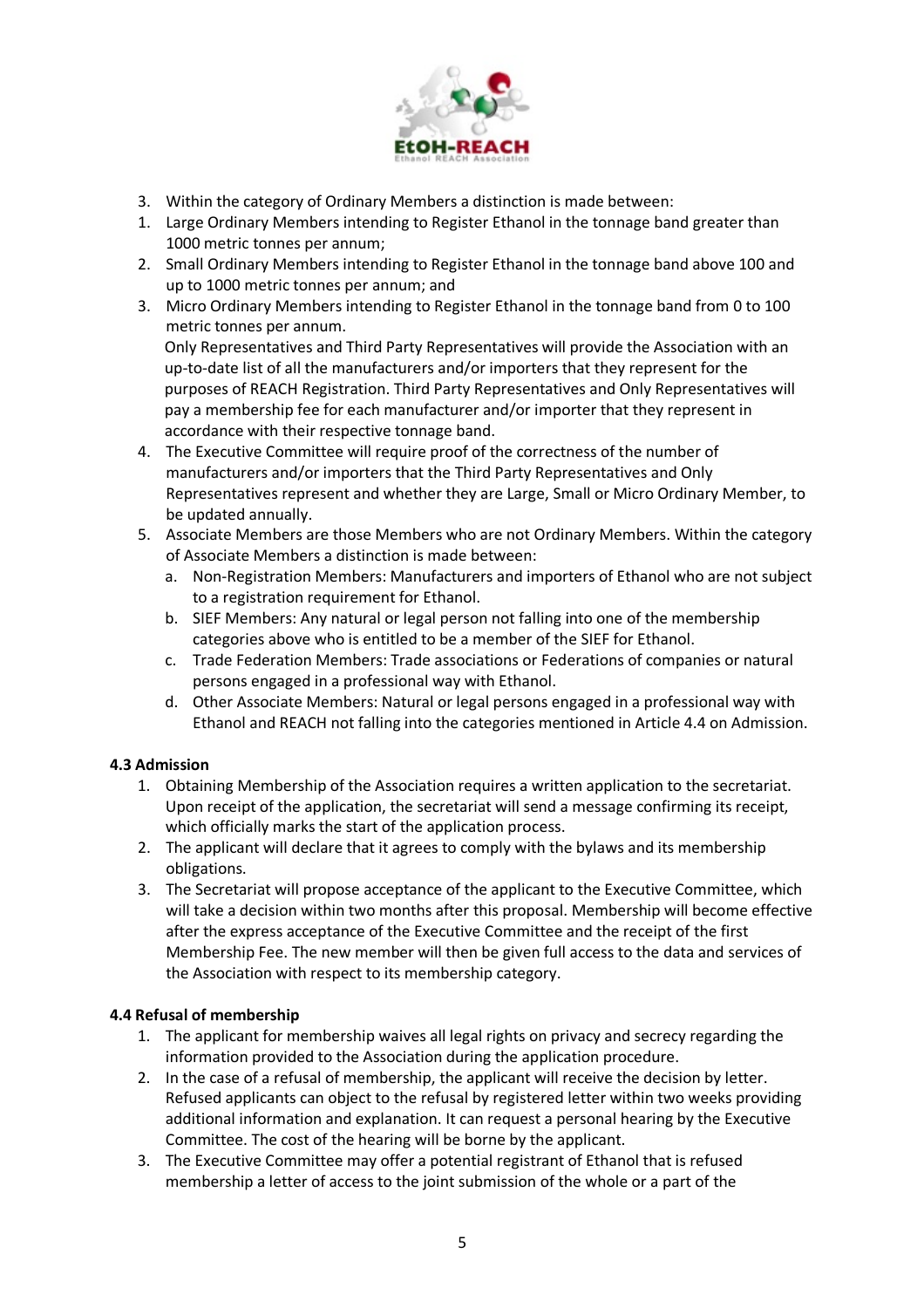

registration dossier developed by the Association, in return for payment of an appropriate contribution towards the cost, as determined by the Executive Committee.

4. The Executive Committee will refrain from any decision that would bring the Association or any of its members in violation of European competition law.

### **4.5 Termination and withdrawal of membership**

- 1. By unanimous decision the Executive Committee is entitled to terminate a membership with immediate effect in the event of breach of these bylaws or in the event of unacceptable behaviour possibly affecting the interests of the members, Executive Committee and the Association or causing a direct or indirect damage or potential threat.
- 2. Termination of membership by the Executive Committee shall be done by registered mail. The member in question has the right to object to this decision in writing; this objection will defer the decision of the Executive Committee until the Executive Committee takes a new decision which will be final.
- 3. A member may withdraw its membership without giving reason in writing with a notice period of two years at the end of the calendar year.
- 4. A member may withdraw its membership in writing with a notice period of one year at the end of the calendar year, if due to circumstances involving the member, the member is no longer subject to the registration requirements or in the event that other serious reasons arise which make continued membership in the Association unreasonable.
- 5. If a member is expelled or resigns from membership, such member shall be required to meet its financial obligations to the Association until the date on which it ceases to be a member of the Association. The member shall remain entitled to exercise the rights it acquired before the date on which it ceases to be a member of the Association, on condition that the member has met all its financial obligations to the Association.
- 6. Payments already made by the terminated or withdrawing Member will not be refunded.

### **4.6 Transfer of membership,**

- 1. An Ordinary Member shall be entitled to transfer its membership, including all rights and obligations, to a new Ordinary Member who belongs to the same group of companies.
- 2. Subject to the consent of the Executive Committee, an Ordinary Member shall be entitled to transfer its membership, including all rights and obligations, to a new Ordinary Member who does not belong to the same group of companies.
- 3. The Executive Committee will publish its intention to give its consent to a transfer of ordinary membership and allow members to file objections against this decision within six weeks. The Executive Committee may, before taking a decision, formally hear the persons involved, organise an internal arbitration or demand a vote at the General Assembly.

### **4.7 Membership fees,**

1. Each Member shall be required to pay the membership entry fee agreed to on application for membership.

If an Ordinary Member increases its tonnage, as referred to in Article 4.2.3., such Member shall notify the Association accordingly without delay. The membership entry fee payable by such Member will then be increased to the membership entry fee applying to the higher category.

2. In addition to the membership entry fee, all costs and expenses incurred by the Association may be apportioned among and charged to the members in a ratio depending on their membership categories.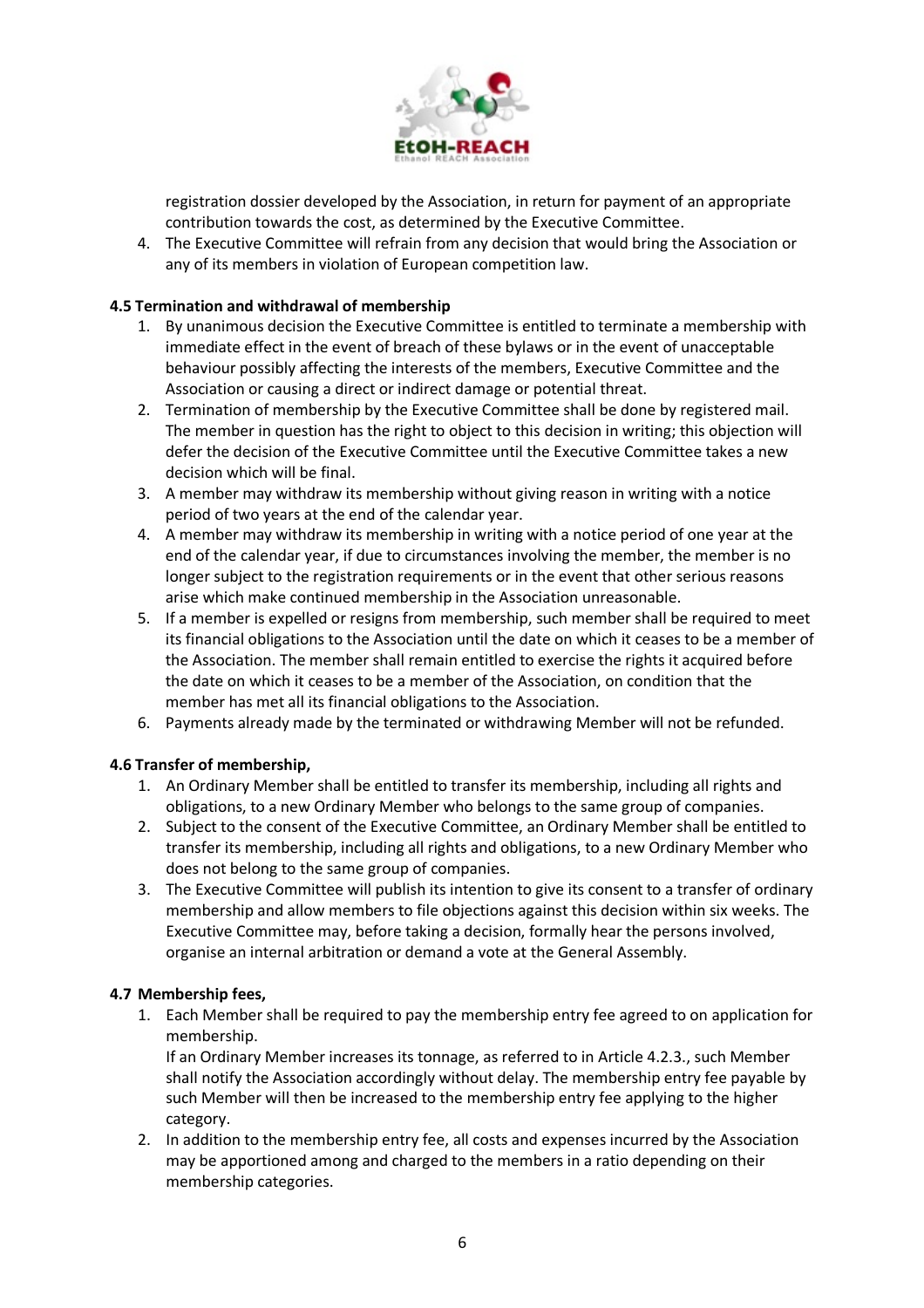

3. If a member fails to pay any amount due within six months of billing, the Executive Committee may terminate such member's membership.

### **Article 5**

*Rights and obligations of members*

### **5.1 Responsibility**

- 1. Every Ordinary Member remains responsible for its compliance with the requirements of REACH, inter alia as this concerns the pre-registration and registration of Ethanol and the submission of the information required in Art. 11 (1), subparagraphs 3 and 4 of REACH as well as in fulfilling the communication requirements in the downstream supply chain as addressed in Titles IV and V of REACH.
- 2. The Association will not be responsible for direct or indirect damages incurred by its members as a result of delays or submission problems. All members have an obligation to actively check and follow the work of the Association and must alert the Executive Committee immediately in writing in the case of irregularities.

### **5.2 Studies, data and knowledge**

- 1. Where the Association has carried out studies at its own expense, the Executive Committee shall determine if and which member categories will enjoy free access to, and free use of, these studies.
- 2. Members can make available to the Association all Dossier information and knowledge available to them that is relevant to the purpose and projects of the Association. Where the member finds that such information and knowledge is not suitable to be freely disclosed, the member may demand confidentiality. In this last case, the member will agree with the Executive Committee how to proceed in the mutual benefit of the Association and the member.
- 3. Unless agreed differently, Dossier information and knowledge made available by a member to the Association remains under the ownership of the member. However, the Association and its Ordinary Members shall have the non-transferable and non-terminable right during their membership period to use the Dossier information and knowledge and the data for registration and for other purposes necessary to comply with REACH and to refer to study reports made available for that purpose, taking into account all the limitations hereby established.
- 4. Members shall themselves enforce their rights on intellectual property, copyrights and prevention of misuse of their studies or other intellectual material put at the disposal of the Association.

### **5.3 Dossier and letter of access**

- 1. The Secretariat will provide Ordinary members with a letter of access to allow them to register Ethanol as soon as the registration by the Lead Company is finalised. Evaluation will be adequately addressed by the Association to provide the Membership with the relevant results.
- 2. Members undertake:
	- a. only to use Dossier information for the purpose of registration and fulfilling other obligations under REACH and, in particular, not to exploit it commercially;
	- b. not to make Dossier Information, directly or indirectly, the subject of any patent application or other intellectual property right.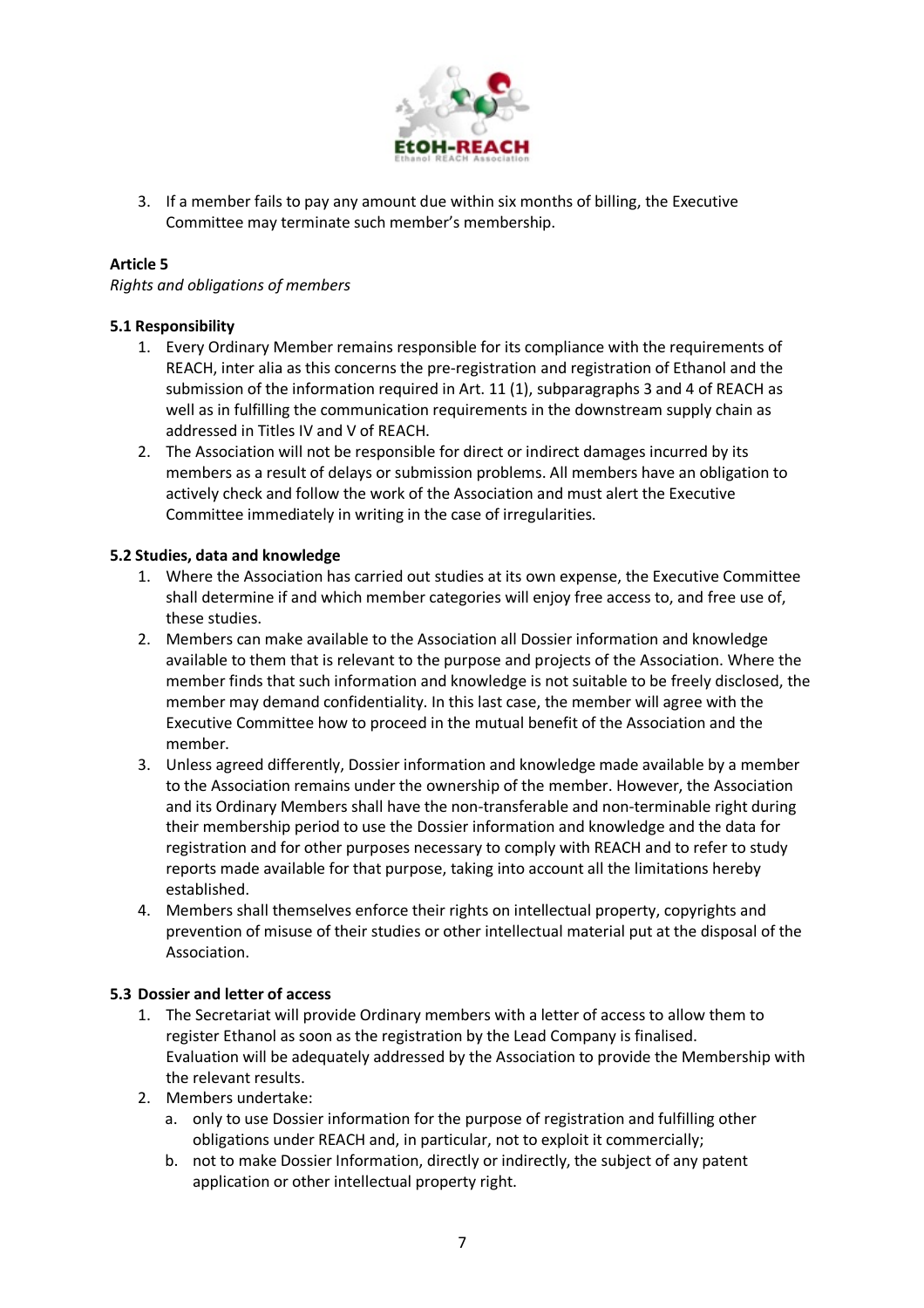

Violation may be reason for deferral and termination of the Membership and may lead to claims for financial compensation by the Association.

3. Where an Ordinary Member wishes to be in possession of a dossier developed or facilitated by the Association this is possible if the Ordinary Member declares in writing that the content of the dossier will not be changed in any way, will exclusively be used for the registration of Ethanol or associated substances by Ordinary Members of the Association and that future updates of the dossier will be submitted in the same way as the dossier of the Lead Company. Ownership of the dossier is not transferred from the Association to the member. The Executive Committee may stipulate additional conditions.

### **5.4 Value of dossier information**

Where a member wishes to receive financial compensation for the Dossier information made available to the Association, the Executive Committee will, unless it decides otherwise, determine the value based on the historic cost of the part of the Dossier information that is of particular value to the work of the Association.

### **5.5 Lead Company**

- 1. The Executive Committee shall appoint one 'Lead Company' for each substance for which the registration dossier shall be prepared by the Association and for which the preparation of the dossier is facilitated by the Association and that is to be subject to a joint submission by members.
- 2. The registration dossiers for which a Lead Company has been appointed shall be submitted to the European Chemicals Agency (ECHA) by the Lead Company at the latest three months before the end of the registration deadline applicable to the member with the highest tonnage band for the substance in question.
- 3. The Lead Company for Ethanol will do everything necessary to allow Ordinary Members to submit jointly with the Lead Company as large a part as possible of the Technical Dossier and Chemical Safety Report.

## **Article 6**

*Budget and Financial Reporting*

- 1. The starting capital and the membership fees will provide the income of the Association. The fees will always be proportional to the membership classes.
- 2. The Association's financial year shall be from January 1 until December 31.
- 3. At the beginning of each year, the Executive Committee shall appoint in external expert to have the accounts of that year examined, and who will report back to them about his findings. The annual accounts will be agreed upon by the Executive Committee after having taken note of the expert's findings. Subsequently the accounts will be presented to the General Assembly for final approval.
- 4. Before the end of each calendar year the Executive Committee will approve a draft annual budget for the following year. After it has been approved by the Executive Committee it will be submitted to the General Assembly for its approval.
- 5. A copy of the approved budget and the auditor's reports shall be filed with the Secretariat of the Association.
- 6. The starting capital provided by the Founding Fathers will be reimbursed to them with interest based on Euribor Rate at the end of 2009, as will be justified in the financial report 2009.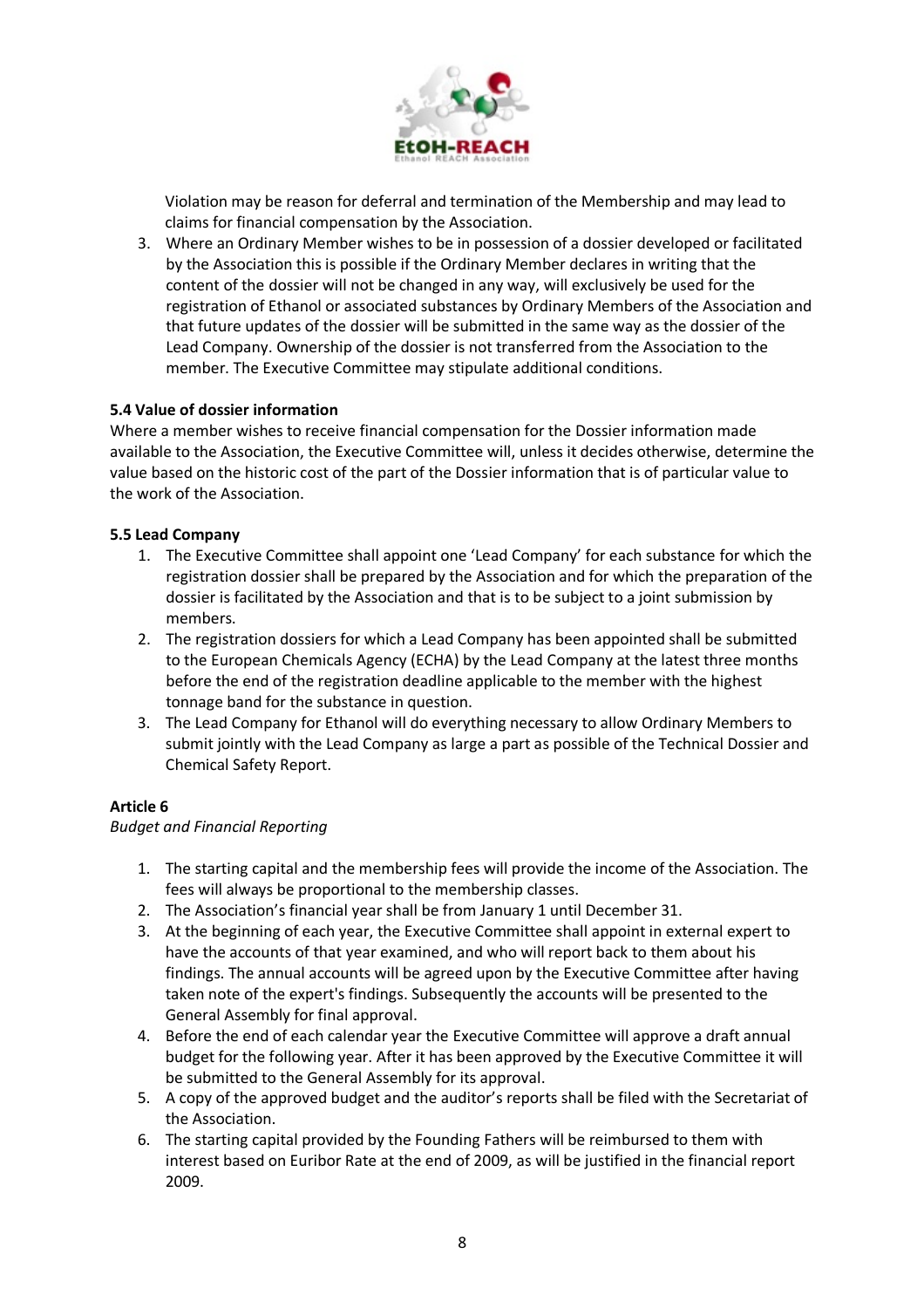

7. Daily financial administration will be the responsibility of the Secretariat.

# **Article 7**

*General Assembly*

## **7.1 Meetings**

- 1. There will be at least one General Assembly held each year, the date for which will be set by a two-thirds majority of the Executive Committee.
- 2. By two-thirds majority, the Executive Committee may also invoke the General Assembly at any other time of the year.
- 3. The Executive Committee will call for a meeting of the General Assembly upon request of the Ordinary Members under the following conditions:
	- a. The request must be sent to the Secretariat by registered mail, along with a proposed agenda.
	- b. The request must include the signatures of such a number of Ordinary Members that at least 10% of the cumulative voting weight of the Association is represented by these Members.
	- c. If the Executive Committee does not respond to such a request within 14 days, the requesting Ordinary Members may call a meeting of the General Assembly a. themselves.
- 4. The Secretariat will invite members to a meeting of the General Assembly at least two weeks prior to the meeting by electronic mail. It will prepare the agenda and distribute it with the invitation. In the case that the Ordinary Members unanimously agree to hold a General Assembly meeting, it can be held without prior notification and any matter can be discussed.
- 5. All Ordinary Members are allowed to participate in the General Assembly in person or via electronic means of communication. Participation via electronic means of communication is allowed on the condition that the electronic means of communication allows the identity of the voting member to be established and enables him to follow the proceedings at the meeting in real time and to exercise his voting right. It is not a requirement that the electronic means of communication allow voting members to participate in the deliberations.

## **7.2 Voting**

- 1. All Ordinary Members are entitled to vote in the General Assembly. Associate Members do not have any voting rights. Large Ordinary Members are each assigned 100 (one hundred) votes, Small Ordinary Members are each assigned 10 (ten) votes, and Micro Ordinary Members are each assigned 1 (one) vote.
- 2. All decisions, unless specified otherwise in these bylaws, in the General Assembly are taken by a two-thirds majority of the votes of the Ordinary Members present and participating online. Blank votes, incorrect or incomplete votes or abstentions are not valid.
- 3. Ordinary Members of the Association may mandate their vote to other Ordinary Members of the Association by sending notice of this mandate to the secretariat no less than two weeks before the meeting of the General Assembly.
- 4. The meeting of the General Assembly is chaired by the President of the Association. In case of absence of the President the meeting will be chaired by another member of the Executive Committee.
- 5. Members shall vote by mail ballot, electronic means of communication or any other means approved by the Executive Board. The Executive Board shall have the authority to examine the eligibility of any voter.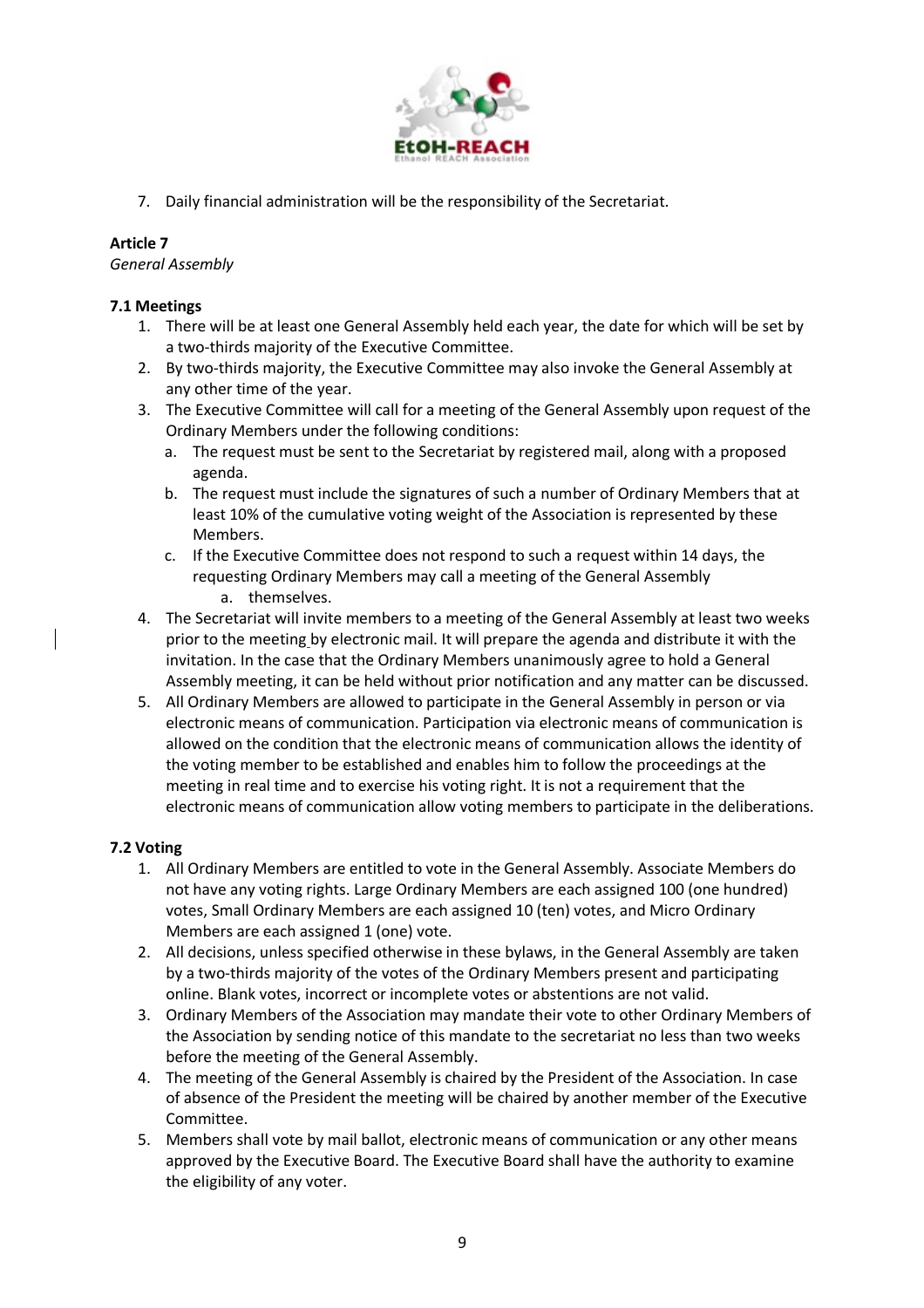

6. Votes cast by electronic means of communication prior to the General Assembly, but no earlier than thirty days before the day of the meeting, shall be equivalent to votes cast during the meeting. Additional rules for voting by electronic means may be specified

## **Article 8**

### *Executive Committee*

## **8.1 Tasks**

- 1. The Executive Committee shall govern and represent the Association. It shall initiate the Association's projects and determine the subjects and content of these projects.
- 2. The Executive Committee will annually elect amongst themselves the President of the Association, the Vice President of the Association, the Secretary of the Association and the Treasurer of the Association.
- 3. The Executive Committee appoints the Members of the Steering Group and Task Forces. The Executive Committee may propose new members to the Executive Committee to be elected and appointed by the General Assembly.
- 4. The responsibilities of the Executive Committee include the following:
	- Decisions on funding, scope and matters of policy:
	- Decisions to carry out testing;
	- Coordination of and guidance for data collection concerning the Substance;
	- Approval of the Core Data to be submitted jointly to ECHA;
	- Approval of the chemical safety report and the guidance on safe use of the Substance;
	- Appointment and supervision of activities of the Secretariat, and/or any external consultants;
	- Preparation of the registration dossier and all necessary assistance to the Lead Company on its submission;
	- Decision regarding access of new members or regarding provision of other rights to third parties;
	- Propose amendments of the bylaws to the General Assembly;

## **8.2 Structure**

- 1. The Executive Committee shall be made up of a maximum of nine Ordinary Members of which:
	- a. Four are reserved for representatives of European manufacturers of Ethanol by fermentation.
	- b. One is reserved for a representative of a European manufacturer of synthetic Ethanol.
	- c. One is reserved for a representative of a European importer of Ethanol.
	- d. One Lead Registrant for ethanol and one Lead Registrant for each substance associated to ethanol that is facilitated by the Association are reserved a seat.
- 2. The first Executive Committee will be formed by those Founding Fathers that provided the Association with its starting capital. Members of the first Executive Committee will be allowed to remain Members of the Executive Committee for the Initial Period.
- 3. The Executive Committee has the obligation to ensure that the Executive Committee will always consist of at least six Ordinary members. All Executive Committee decisions shall be done collectively, if necessary by a vote.
- 4. A Member of the Association is allowed to withdraw its representation from the Executive Committee in writing.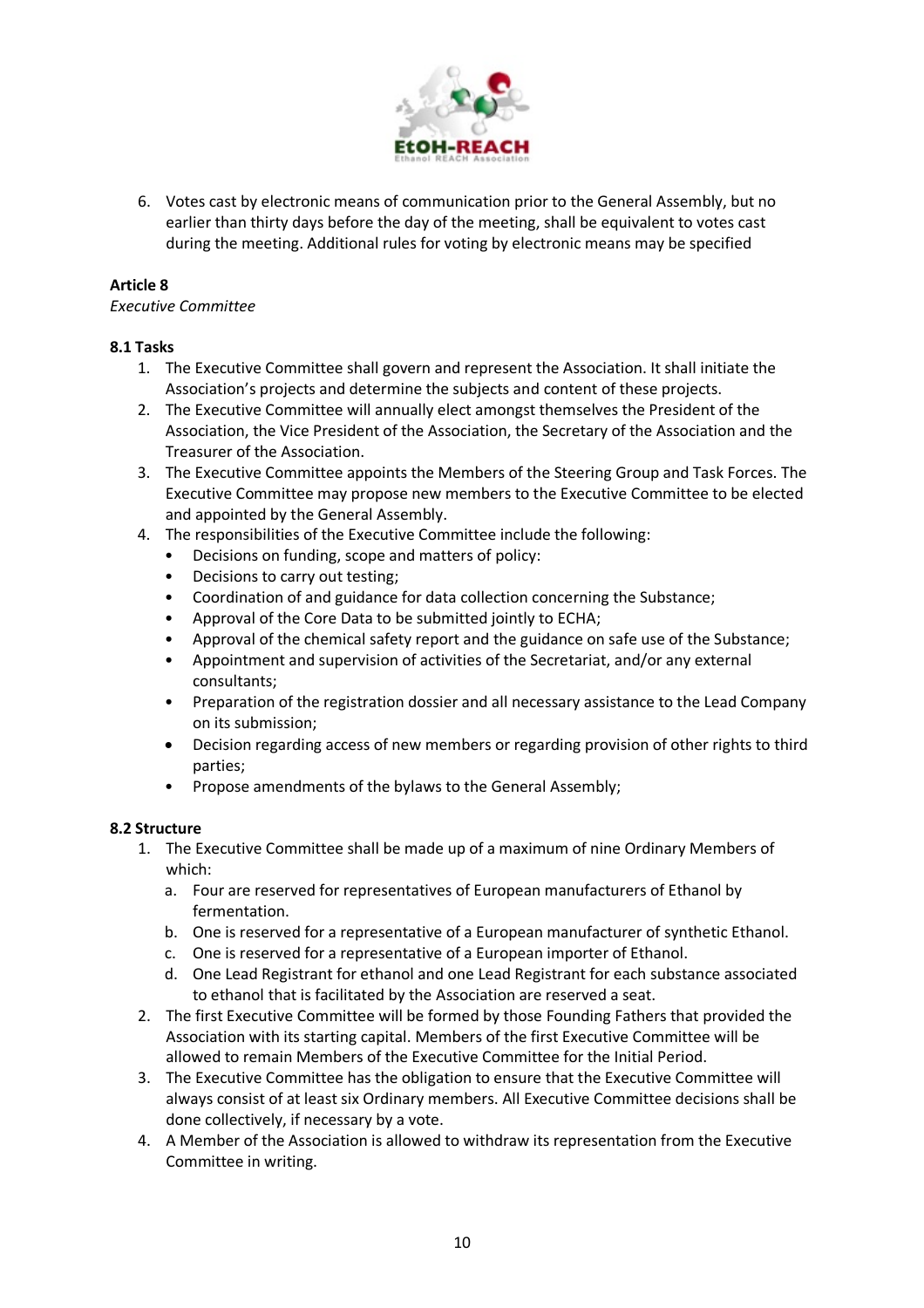

5. The President of the Association will also be the Chairman of the Executive Committee. If the Chairman is absent, the Executive Committee will be chaired by the Vice President. If both are absent, the Executive Committee will select a chairman for the meeting.

### **8.3 Elections**

- 1. After the Initial Period the General Assembly shall elect and appoint the Executive
- 1. Committee on an annual basis, with the exception of the Lead Company or Companies that will remain in the Executive Committee until the evaluation and/or authorisation of the dossier has been finalised and /or the dossier has been approved by ECHA.
- 2. After the Initial Period, all representatives of Members of the Association qualify upon election to be a Member of the Executive Committee.
- 3. After the Initial Period, members of the Executive Committee are elected by a majority vote of the General Assembly. When the Executive Committee deems the election of new members urgent and no meeting of the General Assembly is foreseen in the near future the election may be balloted by mail or e-mail.

### **8.4 Meetings**

- 1. The Executive Committee will meet at least twice per year.
- 2. The President of the Executive Committee, and in its absence the Vice President, chairs the meetings of the Executive Committee. If both are absent, the Executive Committee will select a chairman for the meeting.
- 3. Unless specified otherwise in these bylaws any decision made by the Executive Committee requires a minimum two-thirds majority of the members present.
- 4. A valid quorum exists if four of the Members are present.
- 5. Each member of the Executive Committee has one vote.

### **8.5 Representation**

- 1. The Executive Committee needs the prior approval of the General Assembly for all real estate transactions including leasing and letting, for signing over property as security to a creditor and for expenditure in excess of €50.000 per event if this expenditure is not foreseen in the annual budget.
- 2. Whenever the interests of a member of the Executive Committee conflict with those of the Association, such Executive Committee member shall not participate in any way in any decision making in relation to the subject matter of the conflict of interests.

### **8.6 Suspension and dismissal**

Members of the Executive Committee can be suspended or dismissed, with reasons given, by the General Assembly with a two-thirds majority.

### **8.7 Representation of the Association in performing legal acts**

In performing legal acts the Association must be represented by the President and the Vice-President acting jointly.

### **Article 9**

*Steering Group*

The Steering Group advises the Executive Committee on the content and progress of the projects undertaken by the Association.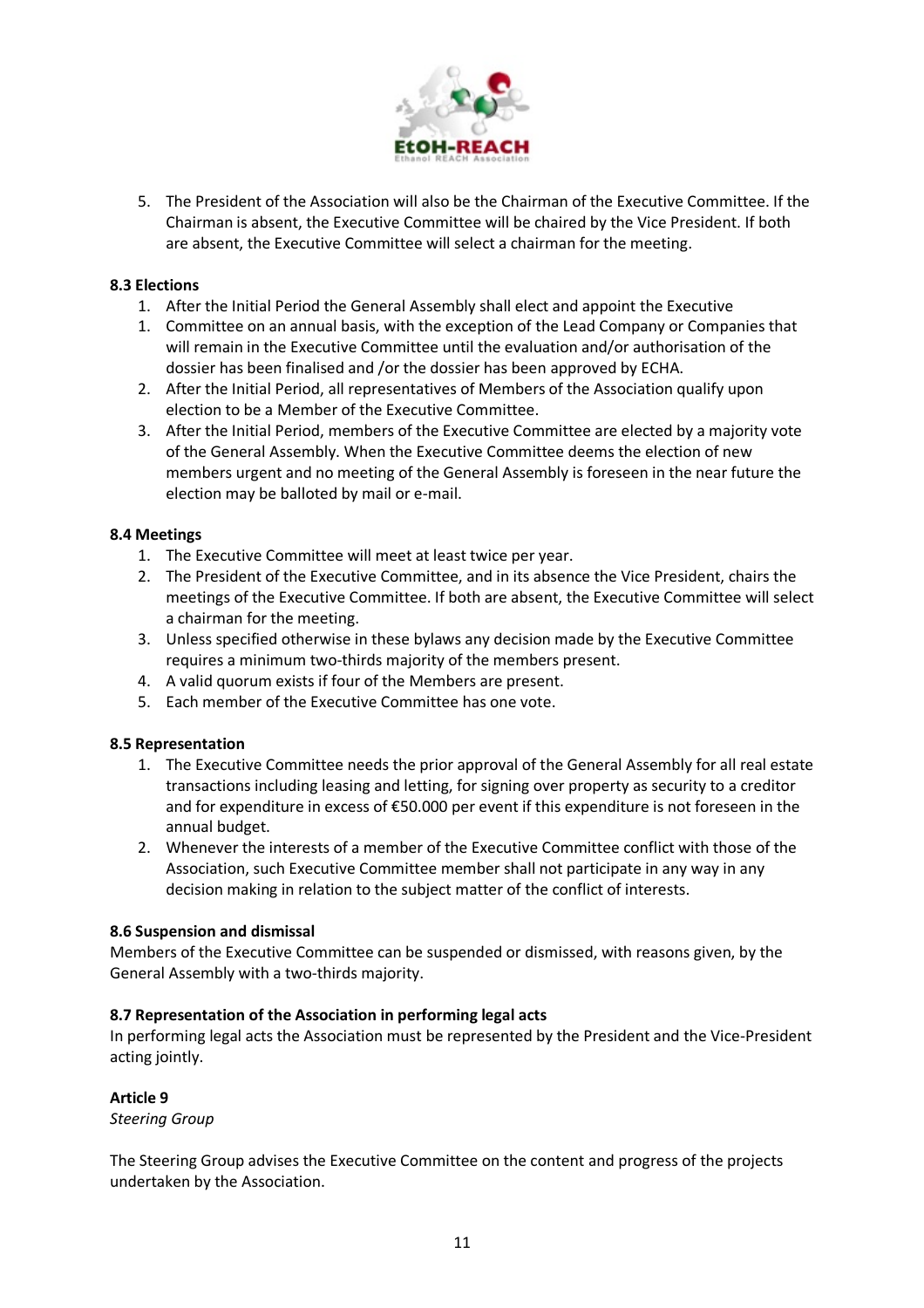

- 1. The chairperson and the members of the Steering Group are appointed by the Executive Committee.
- 2. The Executive Committee may appoint non-members of the Association as members or observers to the Steering Group.
- 3. Members of the Executive Committee are also Members of the Steering Group.
- 4. The Executive Committee can appoint a third party as the Chairperson and/or Secretary of the Steering Group.
- 5. After the Initial Period the Executive Committee may dissolve and reinstate the Steering Group as the need arises.

### **Article 10**

### *Task Forces*

Task Forces may be created upon decision of the Executive Committee to address specific subjects.

- 1. The chairperson and the members of the Task Forces are appointed by the Executive Committee. All Members of the Association can be appointed.
- 1. The Executive Committee may appoint non-members of the Association as members or observers to the Task Force.
- 2. Task Forces shall meet as often as necessary and report to the Executive Committee.

## **Article 11**

### *Trustees*

If required for compliance with competition laws, the Executive Committee can appoint an independent third party as trustee for the development and processing of Dossier Information. In such event, the trustee shall inform the Executive Committee in aggregated form concerning the information obtained, thereby observing confidentiality. The Executive Committee shall conclude a confidentiality agreement with the trustee prior to its assignment.

## **Article 12**

### *Amendments of the bylaws*

Any proposed amendment to the bylaws must be first approved by the Executive Committee. Only the Executive Committee can submit amendments to the bylaws to the General Assembly.

Amendments of the bylaws require a two-thirds majority vote of Ordinary Members at a meeting of the General Assembly, by the Ordinary Members that are present or are represented by mandate.

## **Article 13**

*Dissolution and liquidation*

## **13.1 Dissolution**

- 1. The Association may be dissolved at the proposal of the Executive Committee by the General Assembly. Dissolution requires a two-thirds majority vote of Ordinary Members at a meeting of the General Assembly, by the Ordinary Members that are present or are represented by mandate.
- 2. After the dissolution, the Executive Committee remains in place as long as the liquidation of the capital requires.
- 3. After dissolution all records shall be kept by a natural person or entity appointed by the General Assembly during the number of years prescribed by law.